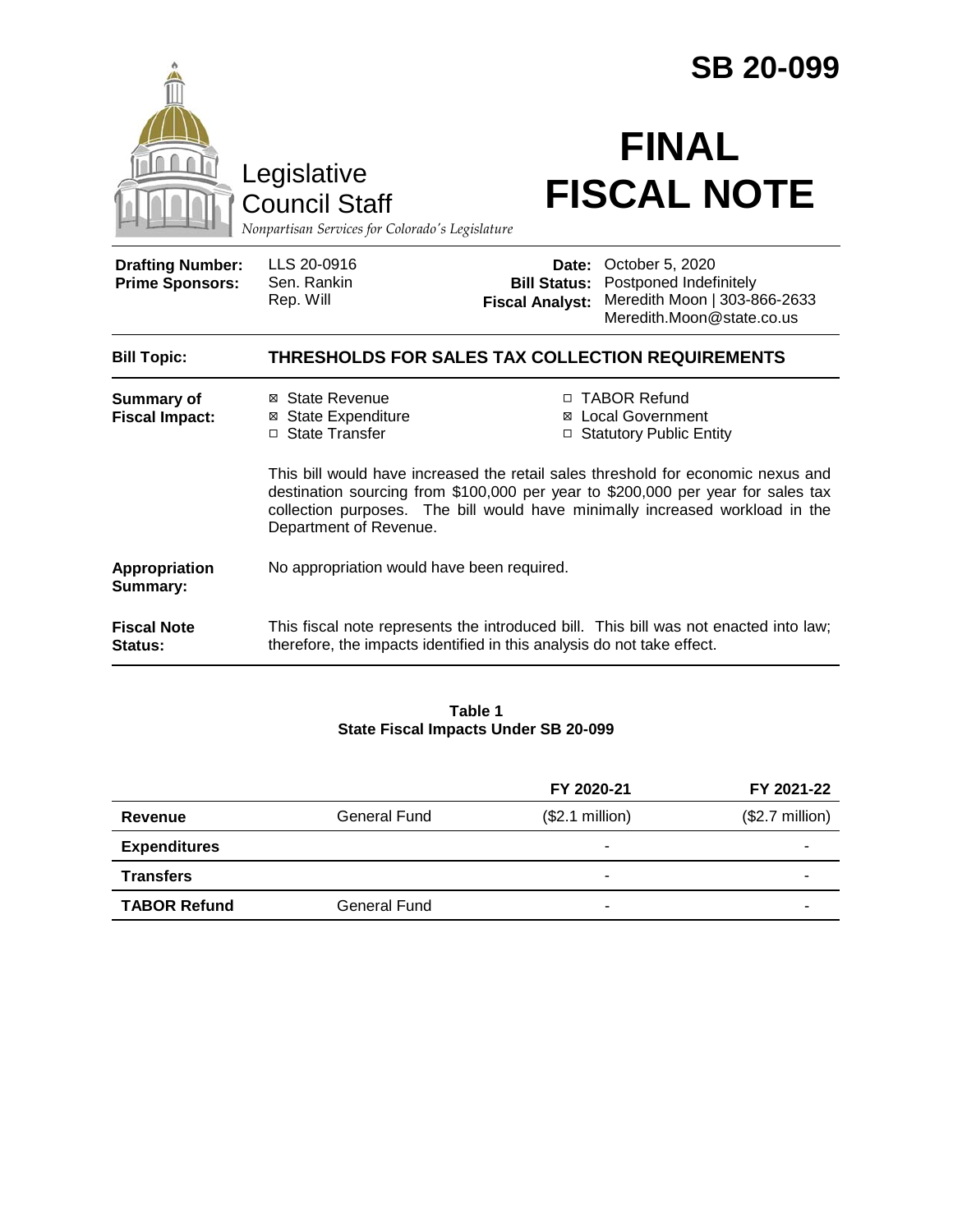October 5, 2020

# **Summary of Legislation**

This bill increases the retail sales threshold for sales tax economic nexus from \$100,000 to \$200,000 in a year. This bill also increases the retail sales threshold for destination sourcing from \$100,000 to \$200,000, as well as striking the destination sourcing provision that exempts businesses that do not meet this threshold after the state-developed Geographic Information System (GIS) address database is implemented.

## **Background**

**Wayfair decision, DOR rules, and House Bill 19-1240.** In June 2018, the U.S. Supreme Court ruled in the *South Dakota v. Wayfair* case that states may require out-of-state retailers to collect sales tax on purchases made by an in-state consumer, even if the retailer does not maintain a physical presence in the consumer's state, which is known as establishing economic nexus. Following this decision, the Colorado Department of Revenue (DOR) adopted emergency rules requiring retailers without physical presence in Colorado to collect state sales tax and the sales taxes levied by state-collected counties and municipalities. The new requirements do not affect self-collected home rule cities.

DOR now requires that all out-of-state retailers collect and remit sales tax when they ship goods into the state. The sales tax will be collected based on the consumer's address. Out-of-state retailers that have less than \$100,000 in sales in Colorado during the current or previous calendar years are not required to collect and remit sales tax to the state. These rules went into effect December 1, 2018; however, there was an enforcement grace period through May 31, 2019. These rules were codified under HB 19-1240.

**Destination sourcing for in-state retailers.** DOR modified how sales taxes are collected when a consumer purchases an item from a retailer that is not located in the same taxing jurisdiction in state. This applies only to goods that are shipped from the retailer to the consumer. Previously, collections were based on the source of the item, or the retailer's address, known as origin-based sales tax collection. Under the new rule and HB 19-1240, collections are based on the destination, or the consumer's address for delivery, known as destination-based sales tax collection. If a consumer purchases an item at the retailer's place of business, nothing changes, and the sales tax is collected based on the retailer's location.

## **Assumptions**

From the 12-month period between November 2018 and October 2019, there were approximately 643 out-of-state sales tax license holders that had retail sales in the state between \$100,000 and \$200,000 who would be affected by the provisions of this bill. The total sales tax revenue attributable to these accounts during this time period was \$2.3 million.

### **State Revenue**

This bill will decrease state revenue by about \$2.1 million in FY 2020-21 (partial-year impact) and by about \$2.7 million in FY 2021-22, with similar impacts in future years. These revenue impacts are attributable to the change in the threshold for economic nexus under this bill. Amounts for FY 2020-21 assume a September 1, 2020, effective date and reflect ten months of collections. If more out-of-state retailers become aware of Colorado's 2019 sales tax changes, this revenue impact could increase.